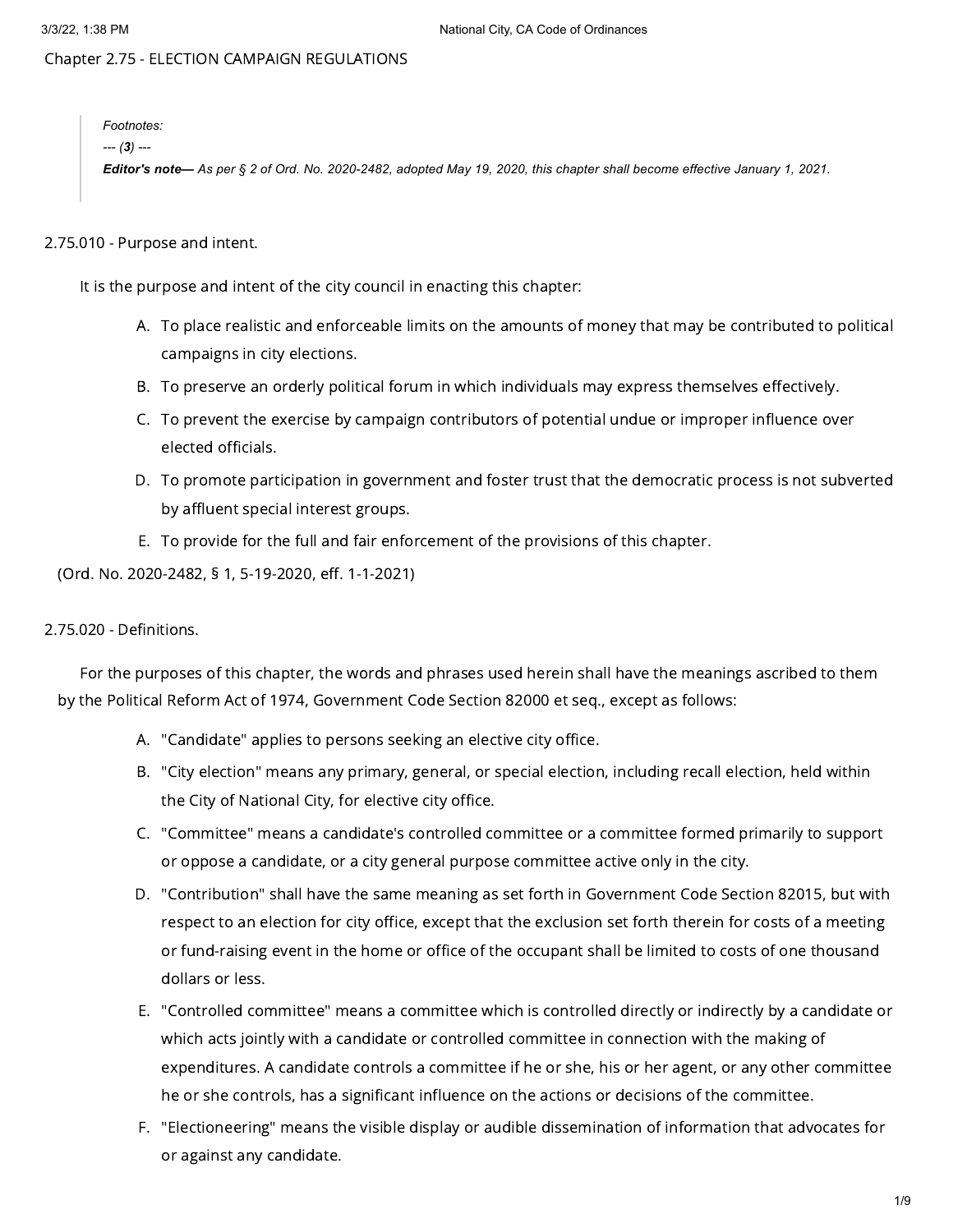- G. "Elective city office" means member of the city council, including the mayor.
- H. "Enforcement authority" means the special counsel, officer, agent, or entity designated by action of the city attorney to enforce the provisions of this chapter. Nothing in this chapter shall be construed as limiting the authority of any law enforcement agency or prosecuting attorney from enforcing the provisions of this chapter where such law enforcement agency or prosecuting attorney otherwise has lawful authority to do so.
- I. "Expenditure" means a payment, a forgiveness of a loan, a payment of a loan by a third party, or an enforceable promise to make a payment, unless it is clear from the surrounding circumstances that it is not made for political purposes. An expenditure is made on the date the payment is made or on the date consideration, if any, is received, whichever is earlier.
- J. "General purpose committee" shall have the same meaning as set forth in Government Code Section 82027.5.
- K. "Independent committee" means a committee that receives contributions or makes expenditures for the purpose of influencing or attempting to influence a city election, which is not made with the cooperation, consultation, or in concert with, or at the request or suggestion of, any candidate or his or her committee, or any of their agents.
- L. "Individual" means a natural person, proprietorship, firm, partnership, joint venture, syndicate, business trust, company, corporation, limited liability company, association, labor union, committee, and any other organization or group of persons acting in concert, who meets the definition set forth in Government Code Section 82047. "Individual" does not include a political party committee, a political action committee, or an independent committee.
- M. "Political action committee" means an organization that pools campaign contributions from members and donates those contributions to campaigns for or against candidates or ballot measures.
- N. "Party committee" means the state central committee or county central committee of an organization that meets the requirements for recognition as a political party pursuant to Section 5100 or 5151 of the Elections Code.

(Ord. No. 2020-2482, § 1, 5-19-2020, eff. 1-1-2021)

## 2.75.030 - Campaign contributions—Limitations and exclusions.

- A. Contributions by individuals to candidates or controlled committees. No individual shall make any contribution to a candidate and/or the candidate's controlled committee, with respect to any single city election, which will cause the total amount contributed by such individual to the candidate and the candidate's controlled committee, when combined, to exceed one thousand dollars in a calendar year.
- B. Acceptance or solicitation by candidates or controlled committees from individuals. No candidate or controlled committee, including the candidate's campaign treasurer, shall solicit or accept any contribution from any individual with respect to any single city election, which will cause the total amount contributed by such individual to the candidate and the candidate's controlled committee, when combined, to exceed one thousand dollars in a calendar year.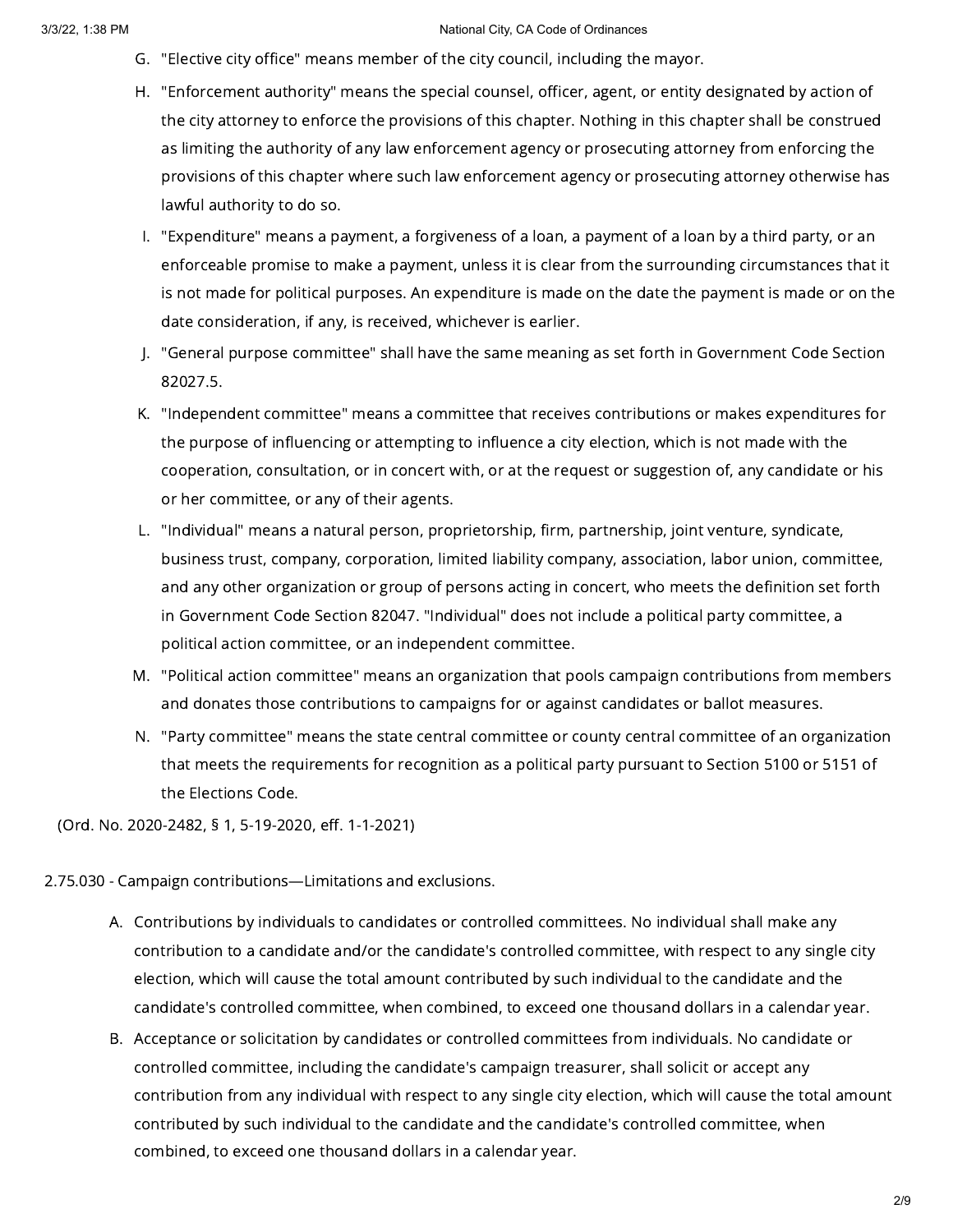- C. Contributions by candidates. The provisions of subsections A and B of this section shall not apply to contribu from a candidate to his or her controlled committee, nor to the expenditure by the candidate of his or her p funds on behalf of his or her own candidacy.
- D. Contributions by political party committees, political action committees and independent committees to candidates or controlled committees. No political party committee, political action committee or independent committee, shall make any contribution to a candidate and/or the candidate's controlled committee, with respect to any single city election, which will cause the total amount contributed to the candidate and the candidate's controlled committee, when combined, to exceed two thousand dollars in a calendar year.
- E. Acceptance or solicitation by candidates or controlled committees from political party committees, political action committees and independent committees. No candidate or controlled committee, including the candidate's campaign treasurer, shall solicit or accept any contribution from any political party committee, political action committee, or independent committee, with respect to any single city election, which will cause the total amount accepted by such political party committee, political action committee, or independent committee to the candidate and the candidate's controlled committee, when combined, to exceed two thousand dollars in a calendar year.
- F. Family contributions. Contributions by spouses shall be treated as separate contributions and shall not be aggregated. Contributions by children under eighteen years of age shall be treated as contributions attributed equally to each parent or guardian.
- G. Applicability of section to candidate and committees. The provisions of this section are applicable to any contributions made to a candidate or controlled committee whether used by such candidate or controlled committee to finance a current campaign, to pay debts incurred in prior campaigns, or otherwise.
- H. Contributions by city contractors. No individual who contracts with the City of National City, either for the rendition of personal services or for the furnishing of any materials, supplies, or equipment to the city, or for the sale or lease of any land or building, to or from the city, shall make any contribution to a city candidate or controlled committee at any time between the commencement of negotiations for and (i) the completion of performance of such contract or (ii) the termination of negotiations for such contract, whichever occurs later.
- I. Contributions from city employees.
	- 1. It is unlawful for a candidate or a candidate's controlled committee, to solicit, directly or indirectly, a contribution from a city employee with knowledge that the person from whom the contribution is solicited is a city employee.
	- 2. This subsection shall not prohibit a candidate or a candidate's controlled committee from soliciting contributions from city employees if the solicitation is part of a solicitation made to a significant segment of the public that may include city employees, and the solicitation does not otherwise violate the provisions of this chapter.
	- 3. Nothing in this subsection prohibits a city employee from making a contribution to a candidate, and nothing in this subsection prohibits a candidate from accepting a contribution from a city employee.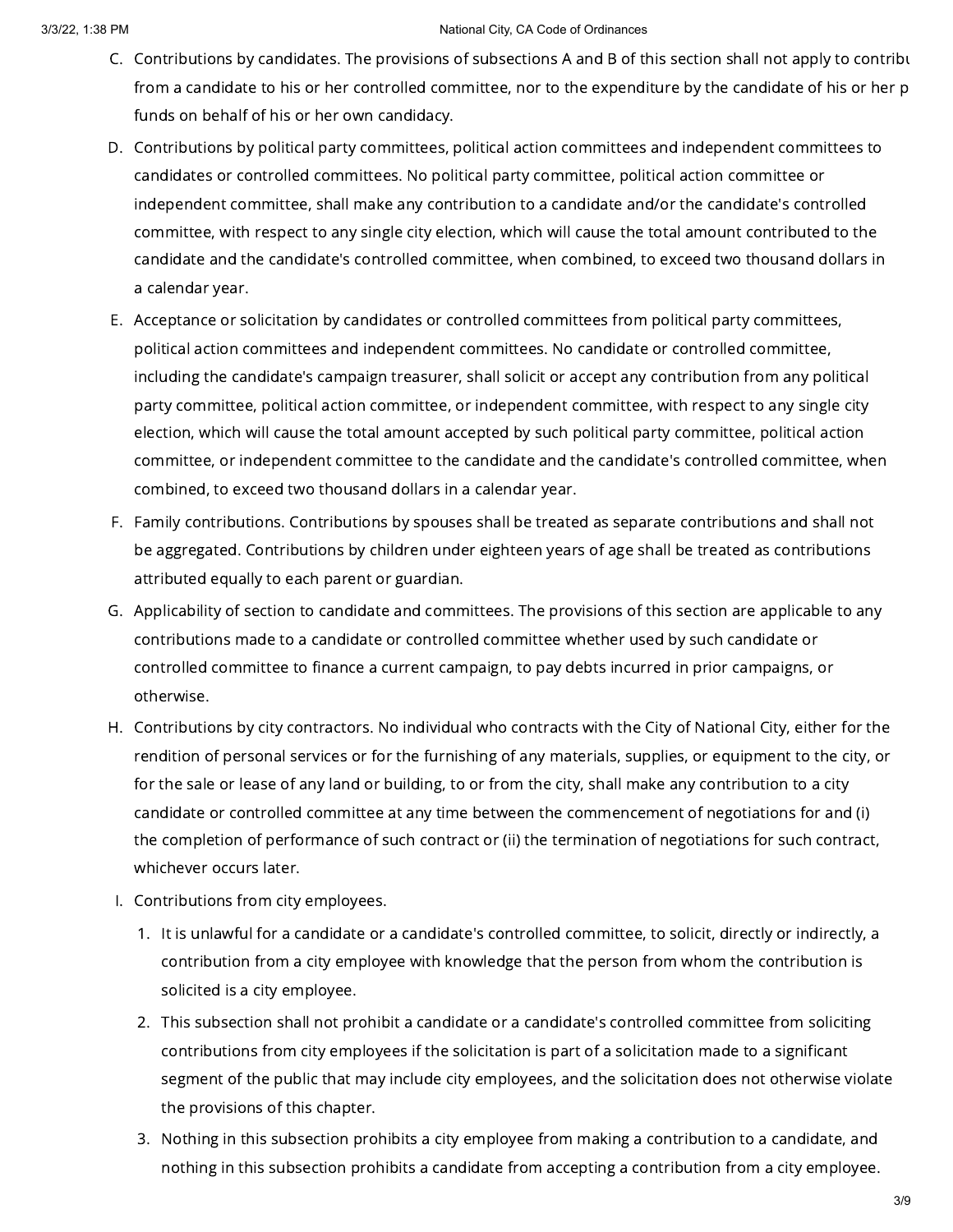- 4. As used in this subsection, the term "city employee" means any employee of the City of National City (cit its organizational subdivisions, agencies, offices, boards, or commissions.
- J. Aggregation of contributions from different individuals financed, maintained, or controlled by same individual. Contributions from different individuals, but which are financed, maintained, or controlled by the same individual, shall be aggregated for purposes of the contribution limits of subsections A and B of this section. All contributions made by an individual whose contribution activity is financed, maintained, or controlled by an individual, shall be deemed to be made by the same individual.
- K. A contribution drawn from a checking account or credit card account held by an individual doing business as a sole proprietorship is considered a contribution from that individual for purposes of this subsection, and may lawfully be received by a candidate for elected city office. A non-monetary contribution in the form of goods and services donated by an individual doing business as a sole proprietorship is considered a contribution from that individual for purposes of this subsection, and may lawfully be received by a candidate for elective city office.
- L. Adjustments for cost of living. The campaign contribution limits and contribution acceptance and solicitation limits specified in subsections A, B, C and D of this section shall be adjusted in February of each odd-numbered year commencing in 2023, for changes in the Consumer Price Index (CPI) over the previous two-year period. The city clerk shall apply the annual percent change in the CPI for all Urban Consumers (CPI-U) for the San Diego Metropolitan Area to determine the appropriate rate of increase or decrease. Adjustments made pursuant to this subsection shall be rounded to the nearest five dollars.

(Ord. No. 2020-2482, § 1, 5-19-2020, eff. 1-1-2021)

2.75.040 - Campaign expenditures—Uncontrolled by candidate or committee.

Persons or organizations not subject to the control of a candidate or committee, but who make independent expenditures for or against a candidate or committee, shall indicate clearly on any material published, displayed, or broadcast the names of the persons or organizations who made the expenditures, the true names of any persons on whose behalf the expenditures were made, and that the expenditures were not authorized by a candidate or committee.

(Ord. No. 2020-2482, § 1, 5-19-2020, eff. 1-1-2021)

# 2.75.050 - Retention of records.

The candidate, committee, or authorized agent thereof shall retain all campaign records for a period of three years after the election.

(Ord. No. 2020-2482, § 1, 5-19-2020, eff. 1-1-2021)

2.75.060 - Electioneering.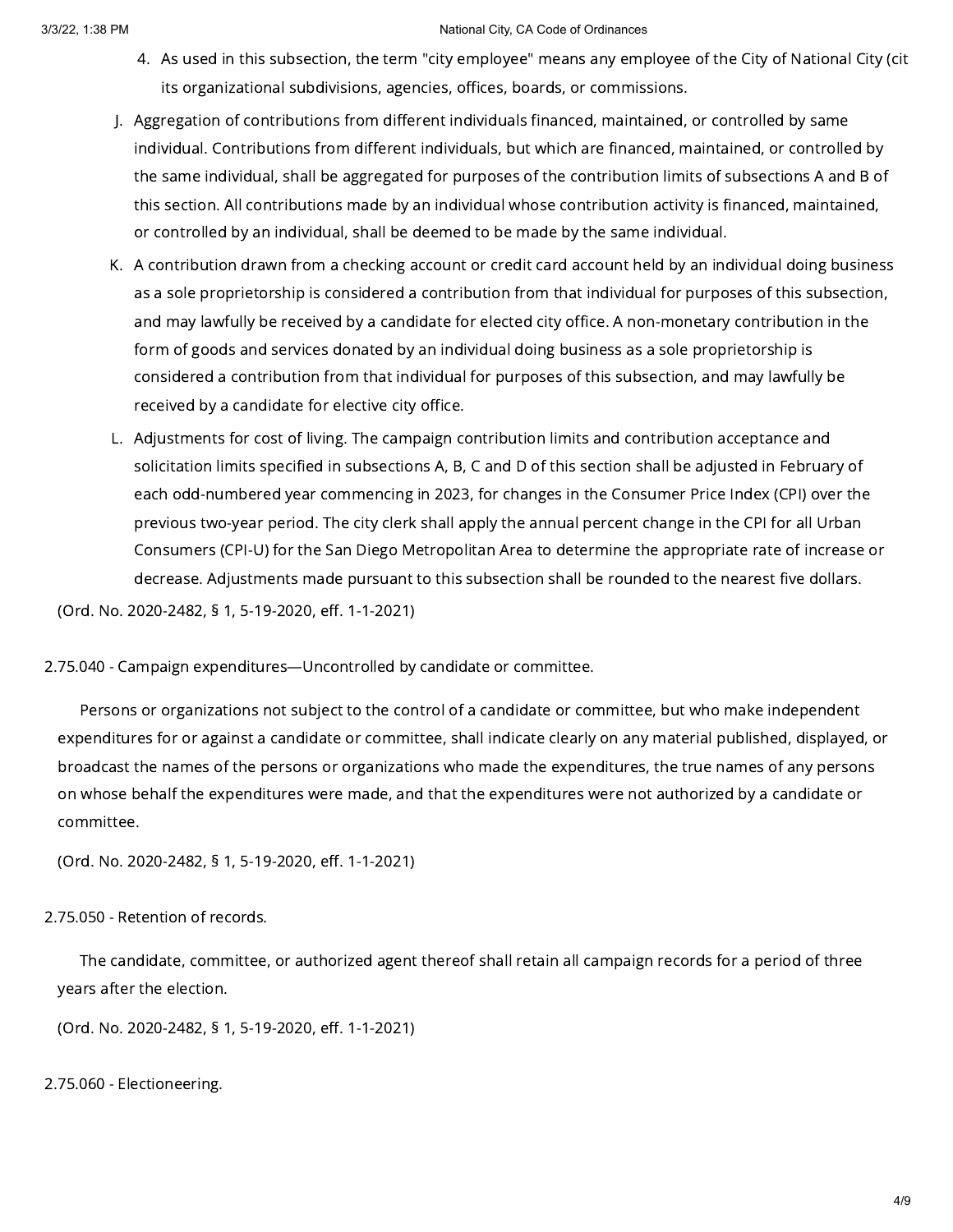It is unlawful for any person to participate in electioneering as a candidate, for a candidate, committee, or any other election campaign on city-owned property or at a city-hosted or city-sponsored event. This includes, but is not limited to, any of the following:

- A. A display of a candidate's name, likeness, or logo.
- B. A display of a ballot measure number, title, subject, or logo.
- C. Distribution of buttons, hats, pencils, pens, shirts, signs, or stickers containing electioneering information.
- D. Dissemination of audible electioneering information.

(Ord. No. 2020-2482, § 1, 5-19-2020, eff. 1-1-2021)

2.75.070 - City measures—Exemptions.

This chapter shall not apply to contributions or expenditures by a person or committee on behalf of a committee supporting or opposing a city measure.

(Ord. No. 2020-2482, § 1, 5-19-2020, eff. 1-1-2021)

# 2.75.080 - Duties of city clerk.

In addition to other duties of the city clerk under the terms of this chapter, the city clerk must:

- A. Supply appropriate forms and manuals prescribed by the California Fair Political Practices Commission (FPPC). These forms and manuals must be furnished to all candidates and committees, and to all other persons required to report;
- B. Determine whether required documents have been filed, and if so, whether they conform with the requirements of state law;
- C. Notify promptly all persons and known committees who have failed to file a document in the form and at the time required by state law;
- D. Report apparent violations of this chapter and applicable state law to the enforcement authority;
- E. Compile and maintain a current list of all statements or parts of statements filed with the city clerk's office pertaining to each candidate and each measure;
- F. Cooperate with the city attorney and enforcement authority in the performance of the duties of the enforcement authority as prescribed in this chapter and applicable state laws.

(Ord. No. 2020-2482, § 1, 5-19-2020, eff. 1-1-2021)

# 2.75.090 - Effect of receipt of funds on voting.

Within twelve months after receiving income totaling one thousand dollars or more from any source, no holder of elective city office shall make, participate in making, or attempt to influence, any government decision or action that will have a reasonably foreseeable material financial effect on any source of income that is distinguishable from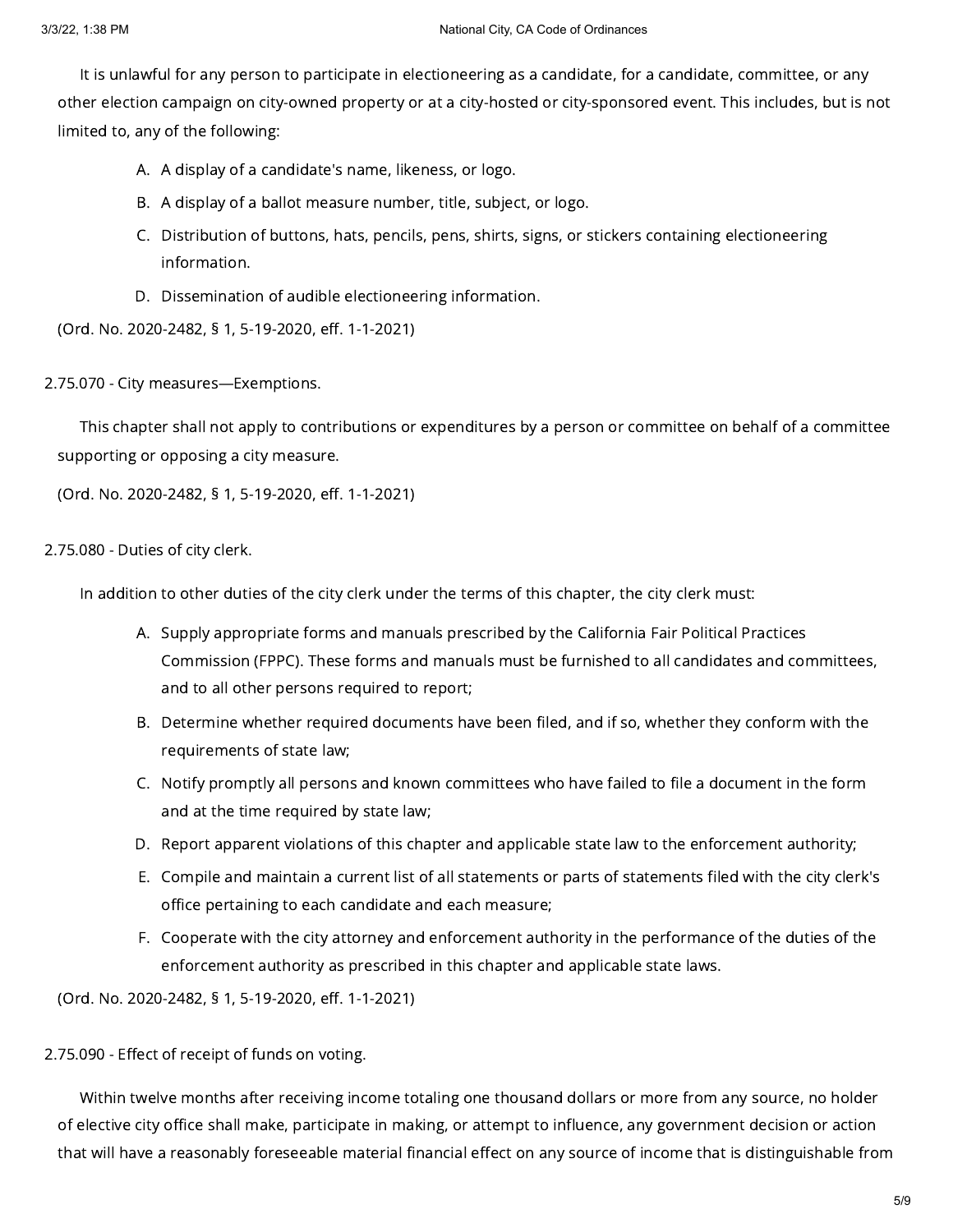its effect on the public generally, or on a significant segment of the public, as defined in the Political Reform Act of 1974.

(Ord. No. 2020-2482, § 1, 5-19-2020, eff. 1-1-2021)

2.75.100 - Enforcement authority.

- A. Role of city attorney. The city attorney shall not investigate or prosecute any alleged violations of this chapter, but shall defend the constitutionality and legality of this chapter in any civil proceedings in which the city or city council is a party.
- B. Role of special counsel. Review of complaints of violation of this chapter and criminal prosecution, shall be conducted only by special counsel who shall be the district attorney, the attorney general, or such other qualified and independent special counsel, or combination of the foregoing, as may be appointed by the city attorney. All special counsel shall have the authority to prosecute any and all municipal code violations of this chapter. However, special counsel other than the attorney general or district attorney, shall not have authority to prosecute matters exclusively within the powers of the attorney general or district attorney under Government Code Section 91001. Special counsel shall also conduct civil litigation to compel compliance with this chapter or to enjoin conduct in violation of this chapter, and shall conduct administrative enforcement under Section [2.75.120](https://library.municode.com/) of this chapter.
- C. Appointment of special counsel. At least ninety days prior to a city election, special counsel shall be appointed by the city attorney. Should the appointment of additional special counsel become necessary or appropriate, the city attorney may appoint such additional special counsel as may be required. The appointment of special counsel shall be in writing, and copies of the written appointment shall be provided to the city council, city manager, and city clerk. The cost of special counsel shall be paid from the city general fund. Any activity by the special counsel in accordance with this chapter, shall not be subject to review or control by the city attorney or city council.
- D. Initiation of investigations. Any person residing in the city who believes that a violation of this chapter has occurred, may file a written complaint requesting investigation of such violation by the special counsel. If the special counsel determines that there is reason to believe a violation of this chapter has occurred, the special counsel shall conduct an investigation and may commence such civil criminal, or administrative legal action as he or she deems necessary for the enforcement of this chapter.
- E. Investigative powers of special counsel. The special counsel shall have such investigative powers as are necessary for the performance of duties described in this article, and may be furnished records of campaign contributions and expenditures of any person or committee. In the event that production of such records is refused, the special counsel may commence civil litigation to compel such production.
- F. Immunity of special counsel. The special counsel shall be immune from liability for enforcement of this chapter.

(Ord. No. 2020-2482, § 1, 5-19-2020, eff. 1-1-2021)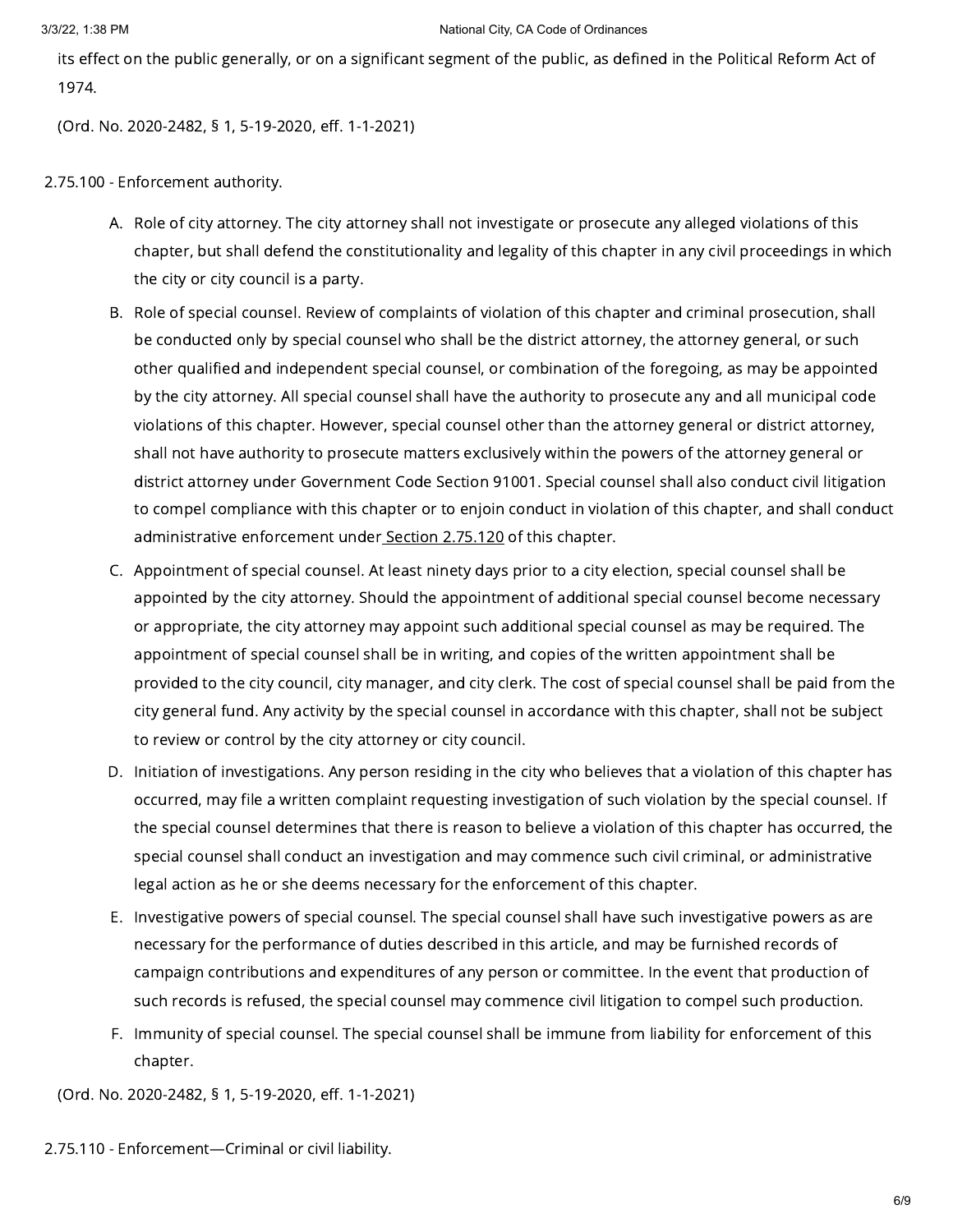- A. Criminal and civil liability. Any knowing or willful violation of any provision of this chapter may be prosecuted as an infraction or misdemeanor, at the discretion of the prosecutor. In addition to any other penalty provid law, any willful or knowing failure to report truthfully any contribution or expenditure, shall be punishable b of not less than one thousand dollars. The campaign treasurer of any committee shall be both criminally and liable for any violation of this article by the committee. In addition, the candidate shall be both criminally and liable for any violation by a committee controlled by the candidate.
- B. Forfeiture of contributions. In any legal action brought under this chapter for injunctive relief or civil liability, where it is determined that a candidate or committee has accepted a contribution or contributions in excess of the applicable limits set forth in this chapter, the full amount of said contribution(s) shall be forfeited to the city's general fund. If funds are not available in the election campaign account for this purpose, the candidate or campaign treasurer shall be personally liable to pay said amount to the city's general fund.

(Ord. No. 2020-2482, § 1, 5-19-2020, eff. 1-1-2021)

2.75.120 - Enforcement—Administrative.

- A. Additional to other remedies. The remedies provided for by this section are in addition to all other legal remedies, civil or criminal, which may be pursued by the city to address any violation of this chapter.
- B. Notice and order. Whenever the special counsel appointed pursuant to<u> Section [2.75.100](https://library.municode.com/)</u>, determines that there is probable cause that a violation of one or more provisions of this chapter has occurred or exists, a written notice and order may be issued to the alleged violator.
- C. Contents of notice and order. The notice and order shall refer to the code section violated and describe how the sections are or have been violated, and the dates of all violations. The notice and order shall also state a date, time and place for a hearing which shall be held no fewer than ten days following service of the notice.
- D. Service of notice and order. The notice and order shall be served upon the alleged violator by personal service, or by certified mail, with postage prepaid and return receipt requested.
- E. Designation of hearing officer. The city attorney shall designate a hearing officer, who shall not be a city employee. The compensation of the hearing officer, if any, shall be paid by the city. The retention and compensation of the hearing officer shall not be directly or indirectly conditioned upon the outcome of the hearing.
- F. Violation established by preponderance of evidence. At the hearing, the hearing officer shall consider whether a preponderance of evidence demonstrates the existence of a violation.
- G. Conduct of hearing. Hearings shall be conducted in an expeditious manner to enable all interested parties to present relevant evidence. Formal rules of evidence shall not be applied. Time limits for presenting evidence, order of testimony, handling of exhibits, and similar matters, shall be determined at the discretion of the hearing officer. The alleged violator or any other interested persons may present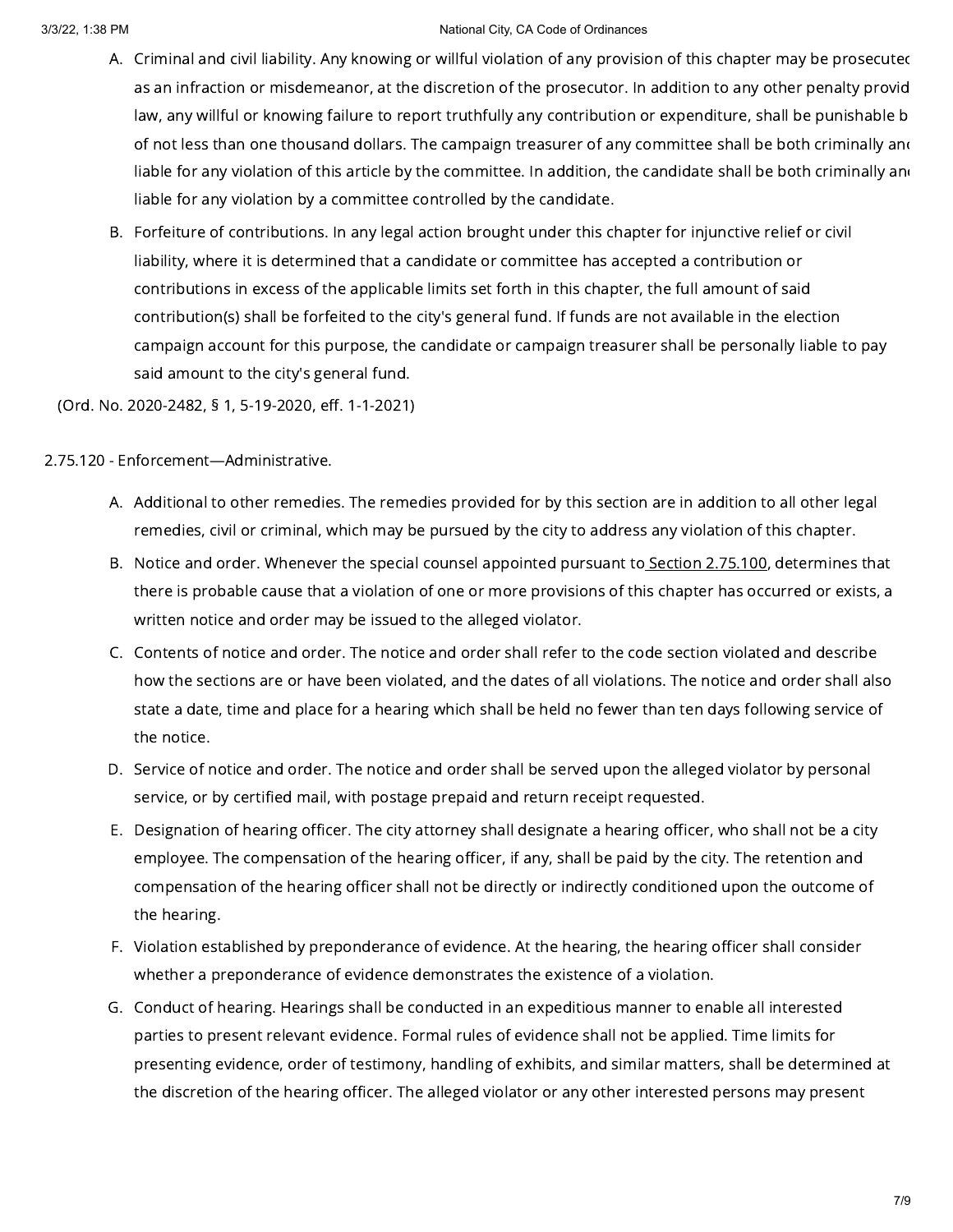### 3/3/22, 1:38 PM **National City, CA Code of Ordinances National City, CA Code of Ordinances**

testimony or documentary evidence concerning the existence of the violations, and the alleged violator may cross-examine witnesses. The hearing officer may continue the hearing to obtain additional evidence, or for other good cause.

- H. Failure to attend hearing. Failure of the alleged violator to attend the hearing shall constitute an admission of the violation by the alleged violator and a failure to exhaust administrative remedies that may bar judicial review.
- I. Decision by hearing officer. After considering all the testimony and the evidence submitted at the hearing, the hearing officer shall issue a written decision, including findings regarding the existence of each violation, the reasons for the decision, and providing notice of the right to judicial review. The written decision shall be issued within thirty days of the conclusion of the hearing, and served on the alleged violator within ten days of its issuance. The decision shall be final upon service upon the alleged violator, subject only to judicial review as permitted by law.
- J. Imposition of penalty. If the hearing officer finds by a preponderance of the evidence that the alleged violator committed the violation, the hearing officer shall impose a penalty and a date the penalty and any costs of the hearing shall be due and payable by the violator.
- K. Amount of penalty. The administrative penalty for a violation of this chapter shall be a maximum one thousand dollars per violation, and the maximum total penalty shall not exceed ten thousand dollars. In determining the amount of penalty to be imposed, the hearing officer shall consider the following factors: duration of the violation, frequency of recurrence of the violation, seriousness of the violation, history of violations, good faith effort of the violator to correct the violation, economic effect of the violation on the violator, impact of the violation on the community and the city, and any other relevant factors that justice may require.
- L. Failure to pay penalty. Upon the failure of any person to pay the assessed administrative penalty by the date specified in the hearing officer's decision, the unpaid amount shall constitute a personal obligation of the violator. The city attorney shall collect the obligation by use of any appropriate legal means.
- M. Judicial review. Any person subject to the decision of the hearing officer, may obtain judicial review of the decision pursuant to the provisions of Government Code Section 53069.4.

(Ord. No. 2020-2482, § 1, 5-19-2020, eff. 1-1-2021)

2.75.130 - Civil actions by residents.

- A. Any resident of the city may bring a civil action regarding the provisions of this chapter, as follows:
	- 1. To enjoin an actual or threatened violation;
	- 2. To compel compliance by a private person;
	- 3. To obtain declaratory relief.
- B. Any action brought under this<u> Section [2.75.130](https://library.municode.com/)</u>, shall be commenced within six months of the time the alleged violation occurred.

(Ord. No. 2020-2482, § 1, 5-19-2020, eff. 1-1-2021)